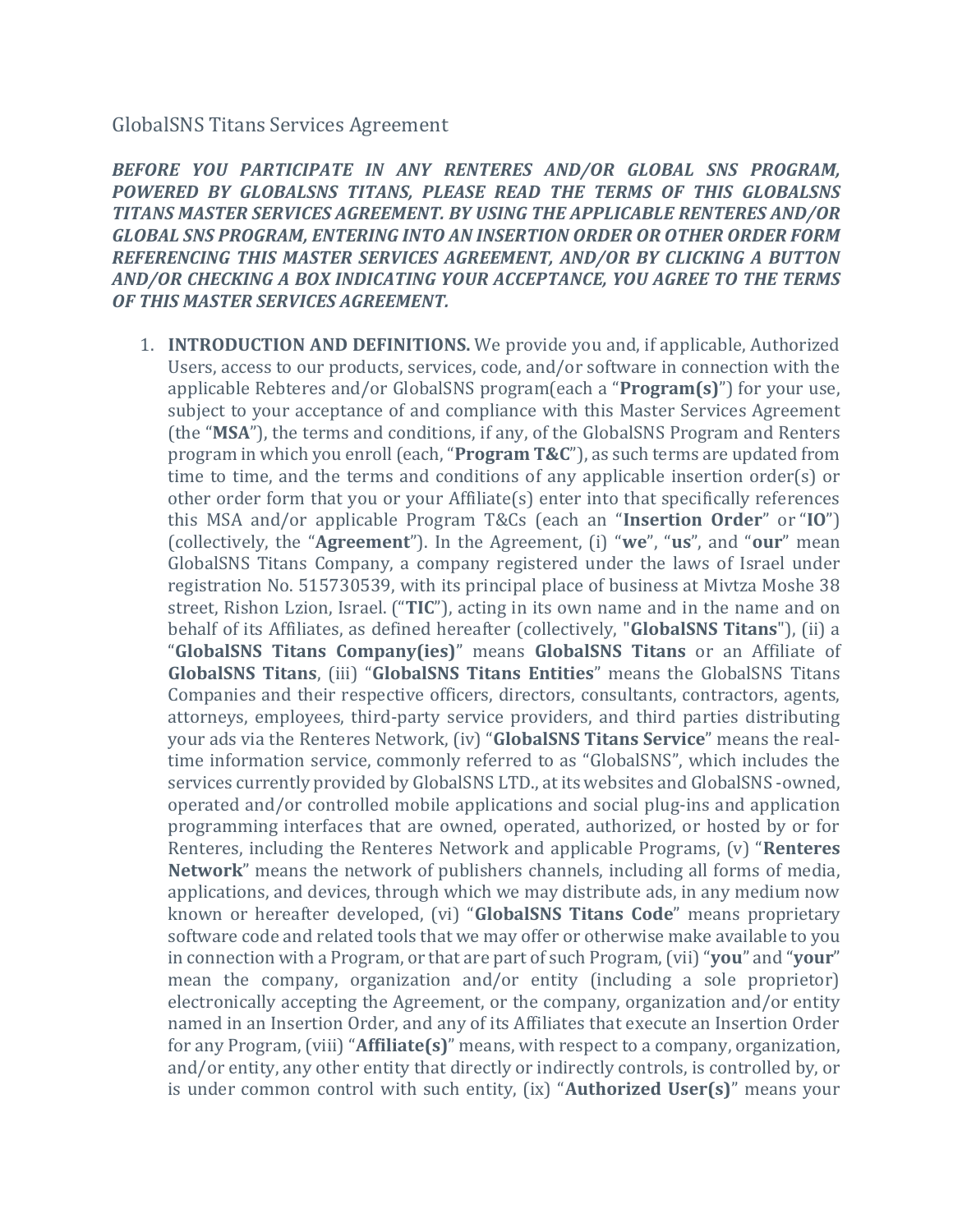agents, representatives, contractors, and any person or entity acting or apparently acting on your behalf, and your Affiliates that access a Program without executing their own separate Insertion Order, and (x) "**Materials**" means, individually and collectively, all information you provide, use, or approve in connection with the Agreement, including all creative, hashtags, content, URLs, titles, descriptions, trademarks, listings, search keywords, ad target options, domain names, content of ads and all related materials and metadata, data, data feeds, and targeting parameters. Terms used but not defined in this MSA will have the meanings given to such terms in any Program T&Cs or Insertion Order, as applicable. Terms used in any Program T&Cs or Insertion Order, but not defined therein, will have the meanings given to such terms in this MSA. All definitions set forth herein apply both to their singular and plural forms, as the context may require.

2. **CHARGES, FEES, PAYMENT AND TAXES.** For any Program in which you participate, you will pay us for all charges and fees you incur in connection with each Program in the currency designated by us. Our measurements are the definitive measurements under the Agreement and will be used to calculate your charges. If an Insertion Order with us is applicable, the GlobalSNS Titans Company or our authorized reseller identified on such Insertion Order will submit an invoice to you at the email address on the applicable Insertion Order, and you will pay all undisputed charges in full within thirty (30) calendar days of the invoice date unless otherwise specified or authorized in writing by such GlobalSNS Titans Company or authorized reseller. If payment by credit card or charge card ("**Credit Card**") is applicable, you authorize us, by starting use of the relevant GlobalSNS Titans Program, to charge your Credit Card for any and all amounts and fees you incur in connection with that Program, including recurring payments, within the limits of the total budget and/or daily maximum amount you indicated, if applicable. The types of Credit Cards that we accept and the timing of the billing of the charges and fees may vary according to the Program and country. The issuer of your payment method may impose additional requirements and/or charge you a foreign transaction fee or other charges. You are responsible for keeping your Credit Card information (including your name, address, card or account number, CVV number and expiration date, as applicable) on file with us current, and you also authorize us to update your Credit Card information with data we obtain from your financial institution, the issuer of your Credit Card, or from a payment network, including but not limited to MasterCard, American Express or Visa. You authorize us, subject to applicable law, (i) to retain your Credit Card information for as long as is necessary to meet all of your payment obligations to us or until such time as you revoke this authorization in accordance with procedures prescribed by us, whichever is later, and (ii) to share your Credit Card and related billing and payment information with companies who work on our behalf, such as payment processors and/or credit agencies, for all purposes reasonably associated with acceptance of credit cards, including fraud detection, verifying credit, effecting payment, and servicing your account. Any revocation by you of this authorization will become effective when all charges and fees associated with your use of the Programs have been fully satisfied. Your revocation of this authorization will have no effect on your liability for incurred charges and fees through your participation in a Program. If you have been provided with a line of credit for a Program by us, or our authorized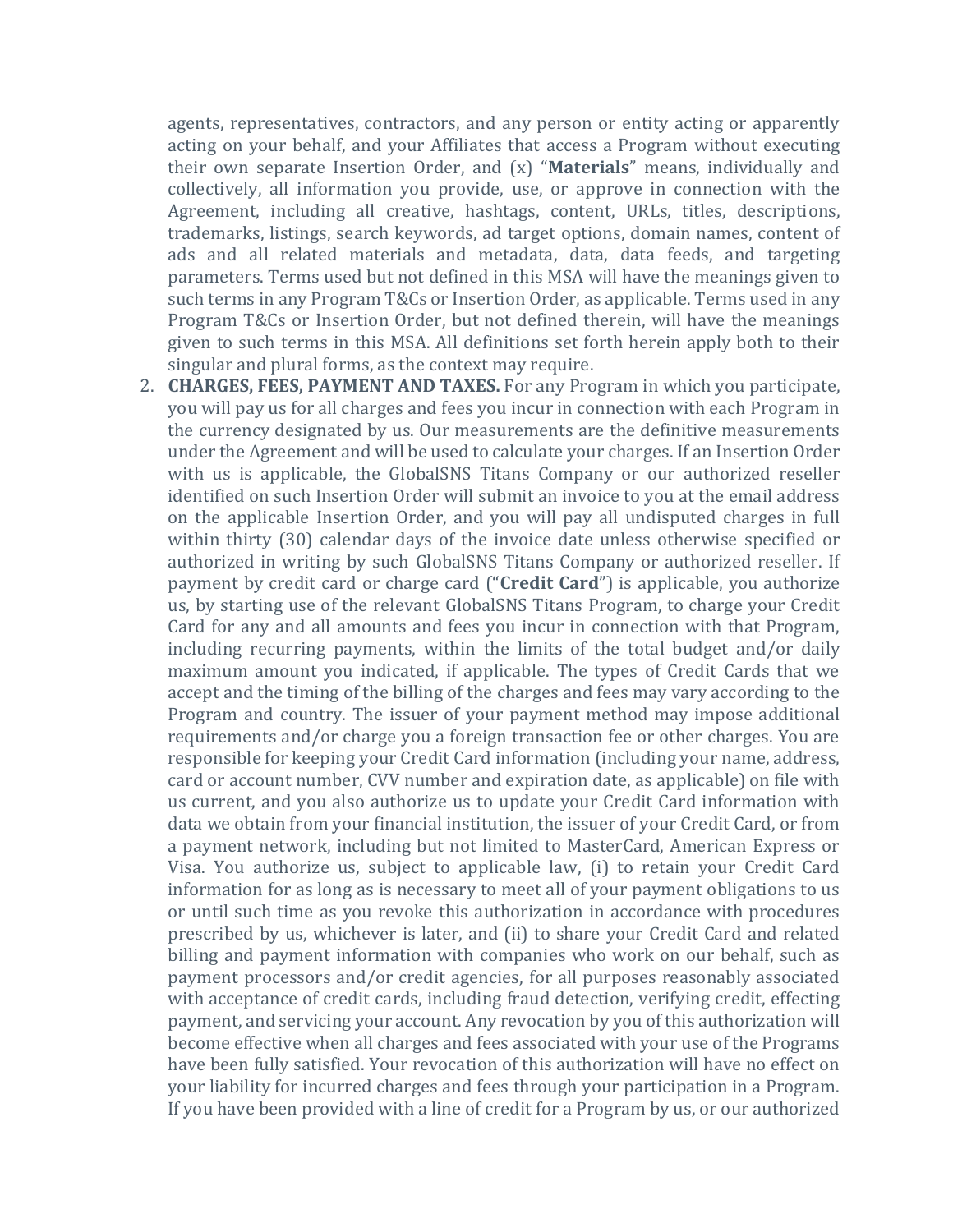reseller we, or our authorized reseller may, in our sole discretion, extend, revise or revoke credit at any time. GlobalSNS Titans is not obligated to deliver any ads in excess of any credit limit. If we or our authorized reseller agree to your request to send an invoice to a third party on your behalf, you agree to remain responsible and liable for payment, and if such third party does not pay the invoice within thirty (30) calendar days of the invoice date or as otherwise specified or authorized in writing by GlobalSNS Titans or GlobalSNS Titans authorized reseller, you will immediately pay all such amounts to us or to our authorized reseller as applicable. Any late payments will accrue interest at the rate of 4% per annum above the base rate of maximum amount allowable under law, whichever is less. Further, if you fail to make any payment as set forth herein, you will pay all reasonable expenses (including attorneys' fees) incurred by us in collecting such charges. Any disputes about charges to your account(s) must be submitted to us in writing within sixty (60) days of the date you incurred such charge; otherwise you waive such dispute against us, and such charge will be final and not subject to dispute between you and us. All payments of service fees, unused promotional credits, and initial deposit(s) are non-refundable and our property. Charges and fees do not include any applicable sales, use, valueadded, withholding, excise, or any other taxes or government charges, which are payable by you and are in addition to any amounts due to us hereunder. If withholding taxes are imposed by any jurisdiction on the transactions described in the Agreement, you will pay such taxes such that we receive the full amount invoiced, without offset or deduction, and you will promptly provide to us the applicable certificates and receipts regarding such remittances. If you claim sales or use tax exemption, you must submit to us a valid tax-exempt certificate. If you are in the European Union, we reserve the right, upon at least thirty (30) calendar days' prior written notice, to audit your books, records, and accounts for the sole purpose of verifying your taxable status. We may, at our sole discretion, reclassify you for VAT collection purposes or immediately terminate the Agreement in the event you have misrepresented your VAT status (and in either case to collect any applicable taxes and other charges). None of your pre-printed forms, purchase orders and/or clickthrough or shrinkwrap terms, whether or not signed by or accepted by us, will apply, and all such terms shall automatically be null and void. Accounts with no activity for more than twenty-four (24) months may be closed by us without notice and will be assessed an account closing fee not to exceed the lesser of one hundred Euro (EUR100), or its equivalent in the applicable currency, or the balance in the account. If a balance remains (other than unused promotional credits and initial deposits), we will attempt to refund any portion of such balance that may be owed to you. If we are unable to refund any such balance using your contact information on file with us, you agree that it will be subject to automatic forfeiture and we will dispose of the balance pursuant to the Agreement and our policies and procedures.

3. **ACCESS AND RESTRICTIONS.** You will not: (i) use any automated means, including agents, robots, scripts, or spiders to access, monitor, scrape, or manage your account(s) with us, or to access, monitor, scrape or copy the GlobalSNS Titans Service or Renteres systems or any data therein, except those automated means expressly made available by us or authorized by us in advance in writing (e.g., third-party tools/APIs approved by us); (ii) bypass any robot exclusion headers on the GlobalSNS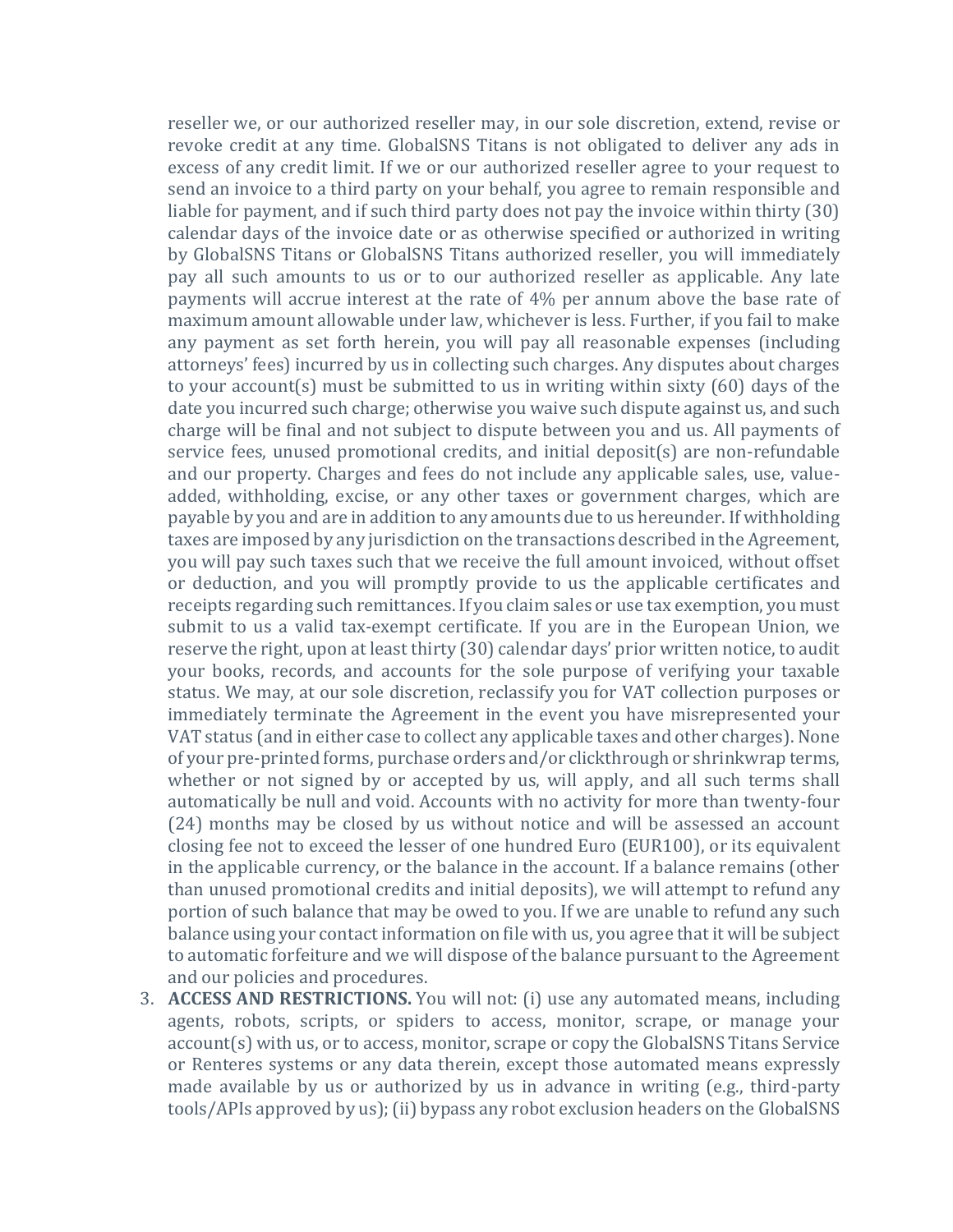Titans Service (including using any device, software, or routine to accomplish that goal); (iii) sell third party ads or otherwise make them available by way of your use of the GlobalSNS Titans Service without our prior written consent; (iv) interfere or attempt to interfere with the proper working of the GlobalSNS Titans Service, Programs, or Renteres systems; (v) use or combine our Programs with software offered under an open source license which create any obligations with respect to our Programs contrary to this Agreement, or purport to grant to any third party any rights to, or immunities under, our intellectual property or proprietary rights in the Programs; or (vi) make available to us or our Affiliates any Personal Data of visitors, users, or customers of your website(s) in connection with your access or use of our Programs save where specifically requested by us in the context of the Service. Our Programs, including your password(s) related to your account(s), may not be used by, or made available to, any third party, except Authorized Users. You will promptly notify us in writing if you become aware of a potential breach of security relating to your account(s) with us (e.g., the unauthorized disclosure or use of your username or password). Authorized Users must comply with the Agreement and you are and shall remain responsible and liable for the acts and omissions in connection with our Programs or this Agreement, and any charges, costs, fees, or expenses they may accrue. You may use data made available to you in connection with a Program, including data that is obtained, collected, or derived as a result of any targeting parameters, solely for your internal business use to manage your advertising account(s) with us and you will not publish such data, create profiles of our users, or use such data for retargeting of any sort including off the GlobalSNS Titans Service without GlobalSNS Titan's express prior written approval. In order to improve our Programs, we may allow for the testing of traffic, implementations, and/or features, and unless we agree otherwise, you agree to pay for all charges as set forth in the applicable Insertion Order or your online account (*e.g.*, engagement, impressions, clicks) during those tests. You agree we may also need to redesign or modify the organization, specifications, structure, and/or appearance of any location where your ads may be displayed. Further, we reserve the right to modify or discontinue offering any Program or part thereof at any time, subject to fulfillment of any pre-purchased obligations to the extent reasonably practicable. Your participation in each Program is subject to our GlobalSNS Titans Companies' policies as updated from time to time, including, our Privacy Policy). To advertisers, including you, at our sole discretion, the GlobalSNS Titans Companies may provide free engagements, impressions, ads, credits, and/or discounts, including in connection with contests, incentives, promotions, or donations, all of which, if so provided, at our discretion, unless otherwise stated by us, shall be subject to this Agreement.

4. **YOUR SITE AND MATERIALS.** We are not responsible for any aspect of your or any third-party website(s) or application(s), or for any content with which the Materials may be associated. You represent, warrant, and covenant that: (i) all Materials are, and will be updated to remain, current and accurate; and (ii) your Materials are either original to you or you have secured all necessary rights, consents, waivers and licenses for its use as contemplated by the Agreement, and you are responsible for all royalties, payments, and fees with respect thereto (e.g., performing rights society fees).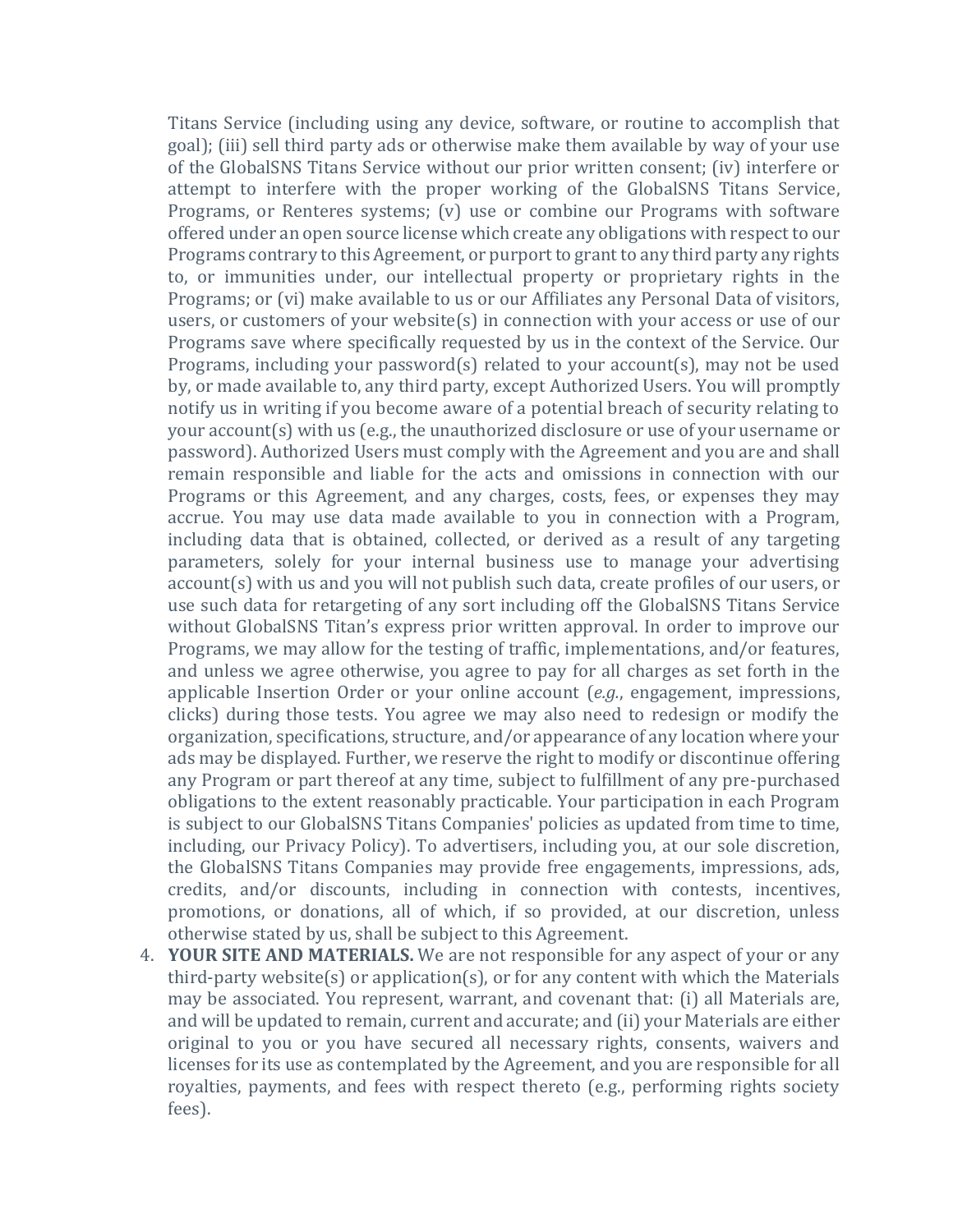- 5. **USE OF MATERIALS.** In order to participate in any Program, you grant the GlobalSNS Titans Entities a non-exclusive, license fee-free, royalty-free, worldwide license to: (i) use, copy, adapt, reformat, recompile, truncate, and/or edit any part of the Materials for public performance, public display, and distribution and you hereby waive and agree to procure a waiver of any moral rights you or a third party may have in the Materials in this respect to the maximum extent permitted by law; (ii) access, index, and cache the website(s) to which your ads link, or any portion thereof, by any means, including web spiders and/or crawlers; and (iii) distribute your ads through the Renteres Network. None of the GlobalSNS Titans Entities will not have any liability for your ads or Materials and may refuse, reject, cancel, suspend, or remove any ad, Materials, or space reservation at its discretion at any time. Your ads may be subject to inventory availability, and the final decision as to ad relevancy is at our discretion. We do not guarantee that your ads will be placed in, or available through the programs, nor do we guarantee that your ads will appear in a particular position.
- 6. **CONFIDENTIALITY.** "**Confidential Information**" means any information disclosed by one party to the other, either directly or indirectly, in writing, orally, or by inspection of tangible objects, other than information that the receiving party can establish: (i) was publicly known and made generally available in the public domain prior to the time of disclosure; (ii) becomes publicly known and made generally available after disclosure other than through the receiving party's action or inaction; or (iii) is in the receiving party's possession, without confidentiality restrictions, prior to the time of disclosure, as shown by the receiving party's files and records. The receiving party will not at any time: (a) sell, license, or transfer any Confidential Information; (b) disclose or otherwise make available to any person or entity any Confidential Information (other than to those of your employees and Authorized Users who are bound in writing by use and confidentiality restrictions which are no less protective of us than those contained in the Agreement and who have a legitimate need to know such Confidential Information in connection with the Agreement); or (c) access, use, reproduce, or copy any Confidential Information, except as necessary in connection with the purpose for which such Confidential Information is disclosed and in accordance with the Agreement. The receiving party will take all measures to protect the secrecy of, and to avoid disclosure and unauthorized use of, the Confidential Information. If required by law to disclose Confidential Information, the receiving party may do so provided that: (1) the receiving party gives the disclosing party prompt written notice of such requirement prior to such disclosure; (2) at the disclosing party's request, the receiving party assists the disclosing party in obtaining an order protecting the Confidential Information from public disclosure; and (3) any such disclosure is limited to the minimum extent necessary to comply with the legal requirement. All Confidential Information will remain the disclosing party's personal property, and all documents, electronic media, and other items containing or relating to any Confidential Information must be delivered to the disclosing party, destroyed, or uninstalled immediately upon request, or upon termination of the Agreement. Nothing contained in the Agreement will prevent either party from complying with applicable privacy laws and regulations, . You will not access or use any Program under this Agreement in a way that causes us to violate our Privacy Policy. Notwithstanding anything to the contrary in the Agreement or the applicable Privacy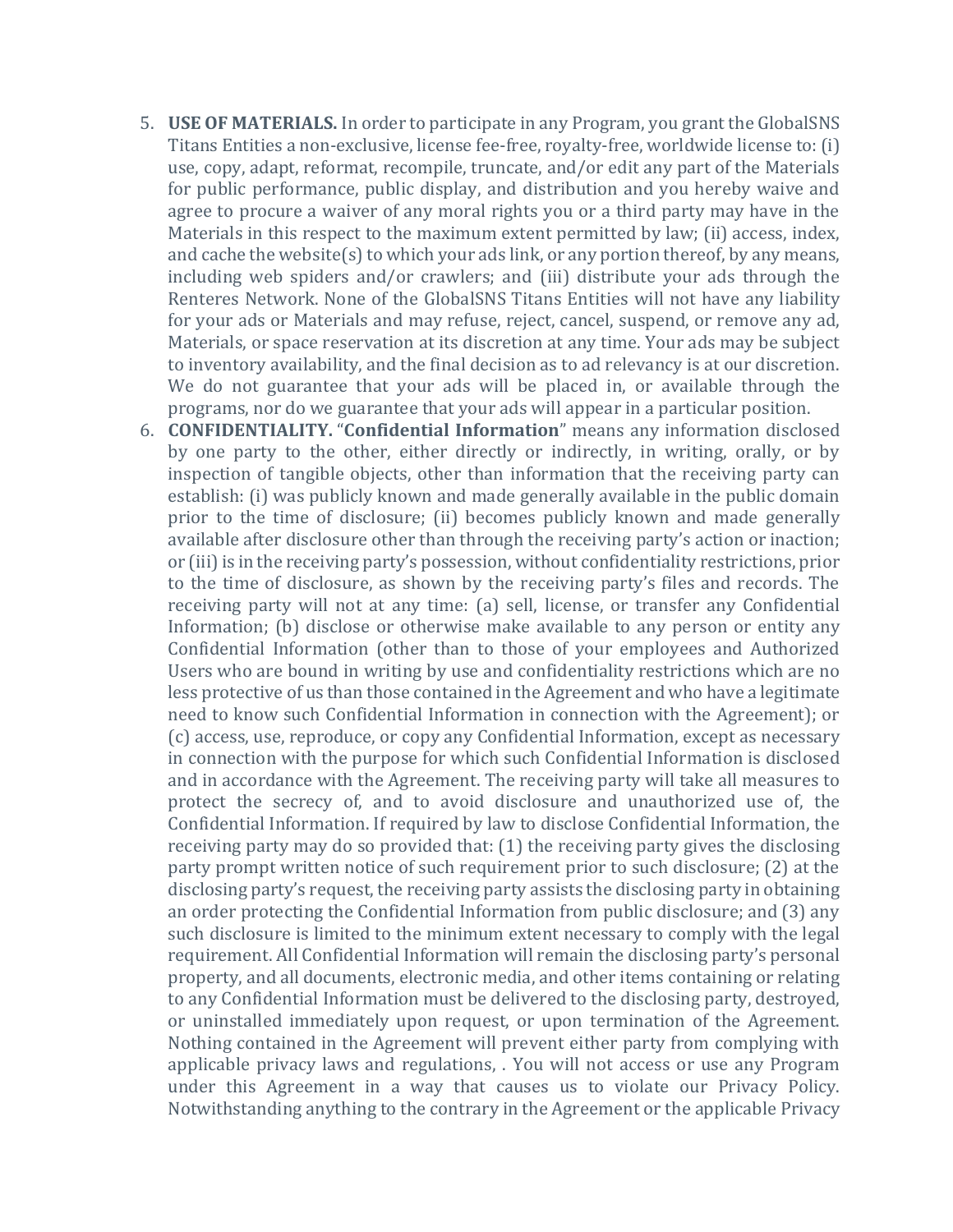Policy, all data and information gathered or received by us in connection with providing the Programs and all information described in the applicable Privacy Policy may be shared with and used by (x) the GlobalSNS Titans Entities (and you acknowledge the country of the GlobalSNS Titans Entity receiving the data or information may not afford the same level of protection of such data as the country in which the data or information was collected), and/or (y) certain selected third parties only in Aggregated and anonymous form. Neither you nor us may issue any press release or other public statement regarding the Agreement, the Programs, or the other party without the other's prior written consent, except that GlobalSNS Titans may use your trademarks, logos or other indicia of origin associated with you solely for the purpose of indicating that you are a client of Renteres. Except as set forth herein, upon expiration or termination of the Agreement, or upon the reasonable request of either party, the receiving party shall promptly return or destroy all Confidential Information of the other party and any copies of the Confidential Information of the other party to its owner. GlobalSNS Titans may, at its sole discretion and upon your acceptance, provide you with early access to non-generally available alphas, betas, research studies, pilots, marketing services and/or other programs from time to time ("**Beta(s)**"). All Betas will be considered GlobalSNS Titans Confidential Information. You agree that participation in any Beta will assist GlobalSNS Titans in research, analyzing and validating some existing and/or prospective programs, products and/or tools, and that if you provide Renteres with any comments, feedback or other information to assist Renteres in evaluating and improving such programs, products and/or tools ("**Feedback**"), GlobalSNS will be free to use the Feedback now or in the future in any way without any compensation or obligation to you or any third party. For clarification, Feedback does not include and Renteres will not use your name or publicly disclose your Beta performance results.

7. **REPRESENTATIONS.** You represent, warrant, and covenant that: (a) you have the right and/or authority to enter into the Agreement; (b) all Materials are free of viruses and/or other computer programming routines that may damage, interfere with, or expropriate any GlobalSNS Titans Company system data or information; (c) a click on your ad will not cause damage to or interfere with a user's computer or other device or expropriate any user system data or information, change a user's settings, or create a series of sequential, stand-alone advertisements (including by pop-up or pop-under window); (d) you will not engage in, nor cause others to engage in, spamming or improper, malicious, or fraudulent clicking, impression, or marketing activities relating to any Program; (e) your Materials, ads (including products and services referenced therein), the website(s) to which the ads link, all emails, newsletters, and other items and technology in connection therewith, any tools or code you use or make available in connection with a Program, and/or any act or omission by you relating to a Program (w) do not and will not violate any applicable law, statute, directive, ordinance, treaty, contract, regulation, the Policies or other GlobalSNS Titans Company policies or guidelines (collectively,"**Laws**"),(x) do not and will not infringe any copyright, patent, trademark, trade secret, or other intellectual property right of any person or entity, (y) do not breach any duty toward, or rights of, any person or entity, including rights of publicity and/or privacy, and (z) are not false,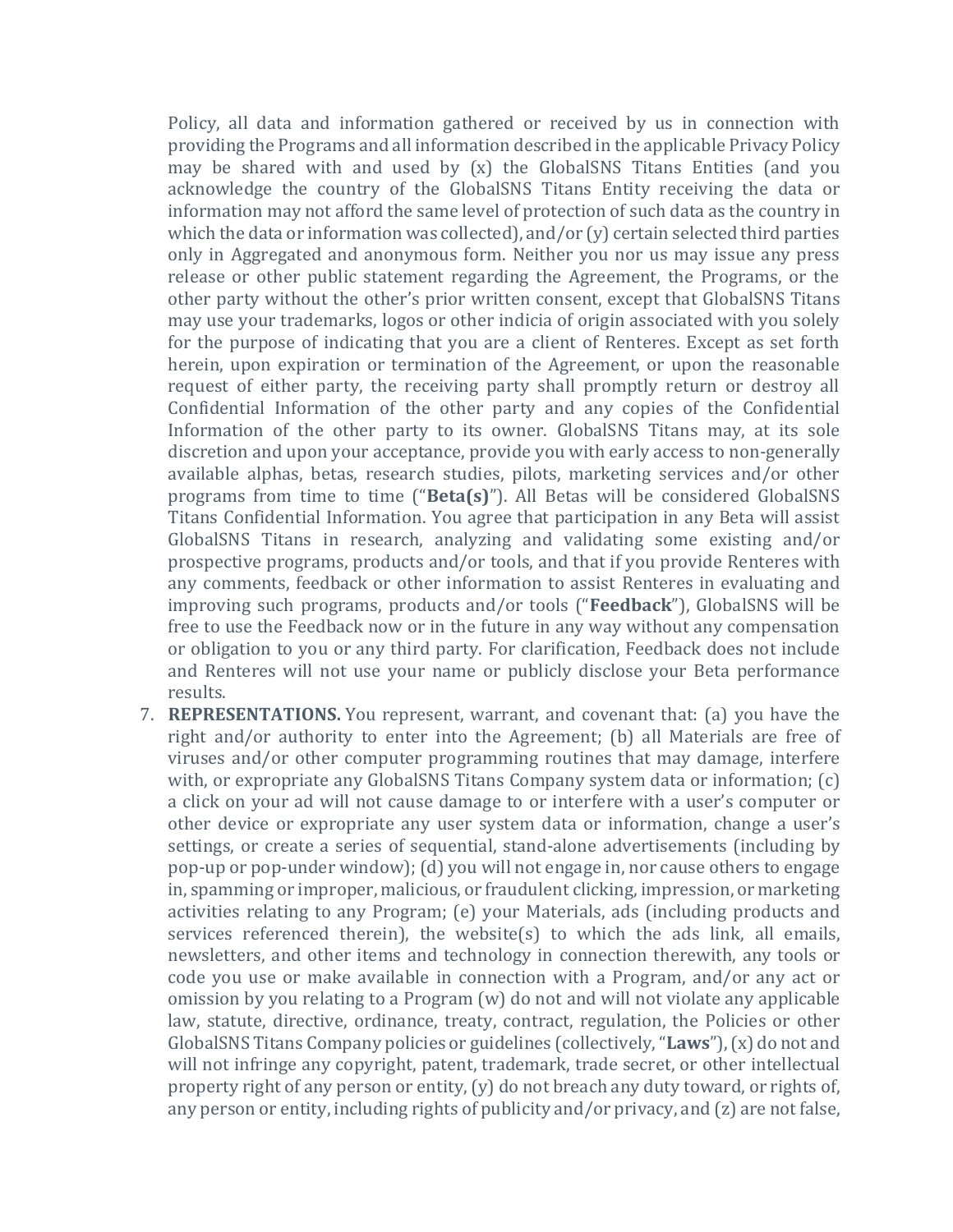deceptive, misleading, defamatory or libelous; (f) except in accordance with rights which cannot be excluded by law, you will not reverse engineer, disassemble, reconstruct, decompile, copy, or create derivative works of any Program, or any aspect or portion thereof; (g) you will comply with any trade sanction, and/or import or export regulation that applies to your use of our Programs and obtain all necessary licenses to use, export, re-export, or import our Programs as applicable; and (h) you will not provide access to the Programs, except to Authorized Users who are bound in writing by use and confidentiality restrictions which are no less protective of us than those contained in the Agreement.

- 8. **INDEMNIFICATION.** You will indemnify, defend, and hold harmless GlobalSNS Titans Entities from all claims, whether actual or alleged (collectively, "**Claims**"), that arise out of or in connection with (a) your Materials and/or ads, (b) your or Authorized Users' use of any Program, GlobalSNS Company system, or GlobalSNS Titans Service, (c) your website or application(s), or (d) your or Authorized Users' breach of your representations and warranties set forth in the Agreement. You are solely responsible for defending any Claim against a GlobalSNS Titans Entity, subject to such GlobalSNS Titans Entity 's right to participate with counsel of its own choosing, and for payment of all judgments, settlements, damages, losses, liabilities, costs, and expenses, including reasonable attorneys' fees, resulting from all Claims against a GlobalSNS Titans Entity . You will not agree to any settlement related to any Claims without such GlobalSNS Titans Entity 's prior express written consent regardless of whether or not such settlement releases the applicable GlobalSNS Titans Entity from any obligation or liability.
- 9. **WARRANTY DISCLAIMER.** The Programs, GlobalSNS Titans Services, Renteres Network, GlobalSNS Titans Code, Renteres & GlobalSNS Confidential Information, and documentation are provided on an "as is" basis, without warranty, representation, condition, guarantee or other term of any kind (including the results of any ad campaign), express, implied, or statutory, or arising out of custom, course of dealing or trade usage, and your use thereof is at your own risk. To the maximum extent permitted by law and except as otherwise expressly provided herein, we disclaim on behalf of ourselves, and all GlobalSNS Titans Entities, any and all warranties, representations, conditions, guarantees and other terms, including any warranties of title, merchantability, service quality, noninfringement, quiet enjoyment and fitness for a particular purpose, or that the GlobalSNS Titans Service or Renteres Network will be uninterrupted or error-free.
- 10. **LIMITATION OF LIABILITY.** Except for (i) confidentiality obligations set forth in Section 6 above, (ii) your indemnification obligations set forth in Section 8 above, (iii) death or personal injury caused by negligence; (iv) fraud or fraudulent misrepresentation or gross negligence, (v) amounts due and payable by you hereunder and (vi) anything that cannot be excluded or limited by applicable law: (a) any liability of the GlobalSNS Titans Entities and you in connection with the Agreement, under any cause of action or theory, whether in contract or tort (including negligence), or another non-contractual liability or otherwise, will be strictly limited to the lesser of either the amount already paid by you to us pursuant to the Agreement in the six (6) month period prior to the event giving rise to the claim or two hundred fifty thousand Euro (EUR250,000), or its equivalent in local currency; and (b) in no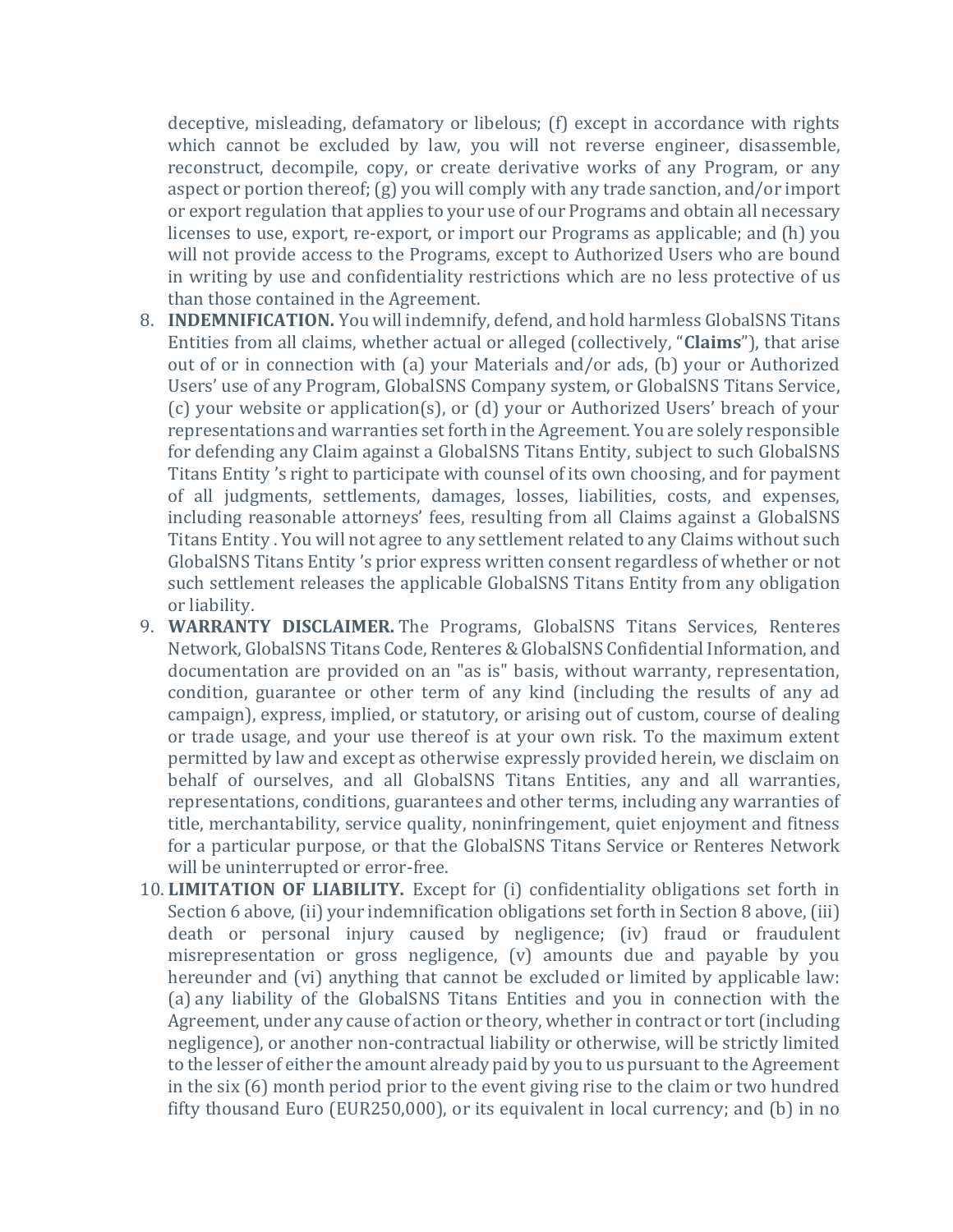event will the GlobalSNS Titans Entities or you be liable for costs of procurement of substitute products or services, lost profits, loss of data, loss of anticipated savings, loss of business opportunity or for any indirect, special, incidental, consequential, punitive, or exemplary damages arising out of, or in connection with, the Agreement. You will not hold a GlobalSNS Titans Company responsible for the selection or retention of, or any acts, errors, or omissions by, any third party in connection with the Agreement, including with respect to actions by any third party relating to or in connection with your ads, regardless of the intent of such third party.

- 11. **OWNERSHIP**. The Software and documentation related thereto are licensed, not sold. you acknowledges and agrees that (i) GLOBALSNS TITANS and its suppliers and licensors retain all Intellectual Property Rights in and to the Programs, the Software, GlobalSNS Titans Services, Renteres Network, GlobalSNS Titans Code, Renteres & GlobalSNS Confidential Information and any documentation related thereto, and the components thereof, including any improvements or modifications; and (ii) you have no rights in the Intellectual Property Rights in the The Programs, GlobalSNS Titans Services, Renteres Network, GlobalSNS Titans Code, Renteres & GlobalSNS Confidential Information, any such documentation, or any improvements or components of the Products or the Software or the Software, except for the license tights granted herein. Intellectual Property Rights agrees that it shall only use and authorize others to use the Software and documentation related thereto as expressly permitted by this Agreement. There are no implied licenses in this Agreement, and GLOBALSNS TITANS reserves all rights not expressly granted under this Agreement.
- 12. you acknowledge the sole ownership of and the validity of GLOBALSNS TITANS 's trademarks, brand names, trade names, copyrights, patents, designs, trade secrets, inventions, and similar Intellectual Property Rights, whether registered or not. you will not reverse engineer, reverse compile or reverse assemble the Products or Software in whole or in part, and you will not develop: (a) any products incorporating any of GLOBAL SNS TITANS's Intellectual Property Rights; nor (b) any improvements or applications related to the Intellectual Property Rights. Distributor agrees not to apply for the registration of Intellectual Property Rights in any country nor otherwise take any action inconsistent with GLOBALSNS TITANS's rights in the Intellectual Property Rights.
- 13. Except as provided herein, you will not use in any way GLOBALSNS TITANS's trade or business names or trademarks.
- 14. you will immediately notify GLOBALSNS TITANS in writing of any potential infringement of GLOBAL SNS TITANS's Intellectual Property Rights by other parties, or of any claim or possibility that the Intellectual Property Rights infringes the rights of others, and will cooperate with GLOBAL SNS TITANS to protect GLOBALSNS TITANS's Intellectual Property Rights against infringement.
- 15. You understand and agrees that the use of the Mark in connection with this Agreement shall not create any right, title, or interest in or to such Mark and that all such use and goodwill associated therewith shall inure to the benefit of GLOBALSNS TITANS. you use of the Mark shall be limited solely to, and in connection with, the sale of GLOBAL SNS TITANS products. No third-party trademark, service mark, trade name or logo shall be used in conjunction with the Mark. Upon termination of this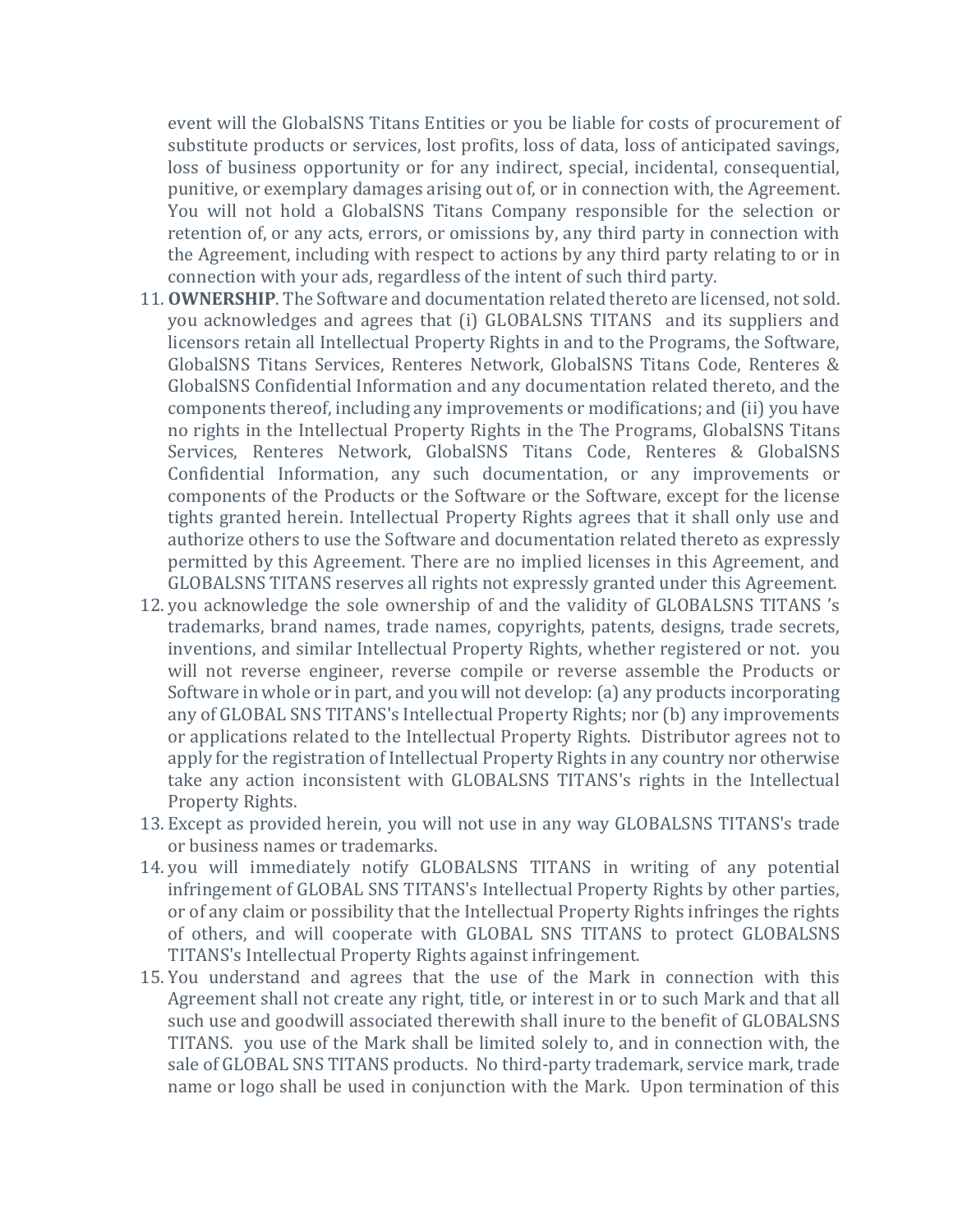Agreement, you shall immediately cease any and all use of the Mark in any manner whatsoever.

- 16. Domain Names. you shall not, without prior written consent of GLOBALSNS TITANS, obtain, maintain, register, or use any domain name comprised solely or partially of the Mark. In the event of GLOBAL SNS TITANS 's consent to the use and/or registration of any domain name comprised solely or partially of the Mark, you acknowledge that upon termination of this Agreement, the continued use and/or ownership of such domain name(s) would harm GLOBAL SNS TITANS 's rights in the Mark, and infringe the Mark. Accordingly, you agree to assign to GLOBAL SNS TITANS any and all domain names comprised solely or partially of the Mark immediately upon termination of this Agreement.
- 17. **TERMINATION.** At any time, for any or no reason, you or we may terminate the Agreement. At any time, and at our sole discretion, we may update or modify any Program features or functionality, or the Agreement. Subject to applicable law, we may also, at our sole discretion, terminate your participation in any Program or suspend or limit your participation in any Program or part thereof, including suspending or removing your ads. The GlobalSNS Titans Entities will have no liability regarding the foregoing decisions. Upon termination of any Program T&Cs or the suspension or discontinuation of any Program or your participation therein, your outstanding payment obligations incurred under such Program will become immediately due and payable. Sections 1, 2, 3 (first, fourth, and ninth sentences only), and 4 through 19 of this MSA, and those provisions specified in any Program T&Cs will survive termination of the Agreement.
- 18. **NOTICES.** We may give notices to you by posting on the Renteres Network, or by email to the address provided by you. You must ensure that your contact and account information is current and correct, and promptly notify us in writing of any changes to such information. You will send all notices to us via recognized overnight courier or certified mail, return receipt requested to: support@renteres.com
- 19. **CHOICE OF LAW AND VENUE.** This Agreement shall be governed by and construed solely and exclusively in accordance with the laws of Israel, without regard to conflict/choice of law principles. Any dispute, claim or controversy arising out of or relating to this Agreement or the breach, termination, enforcement, interpretation or validity thereof, including the determination of the scope or applicability of this Agreement to arbitrate, shall be determined by arbitration in Tel Aviv, Israel before a single arbitrator. The arbitration shall be administered by the Rules of Arbitration of the International Chamber of Commerce (ICC). Judgment on the Award may be entered in any court having jurisdiction. Customer and GlobalSNS hereby expressly waive trial by jury. Customer may bring claims only on its own behalf, and unless GlobalSNS agrees, the arbitrator may not consolidate more than one party's claims. The parties agree that neither the United Nations Convention on Contracts for the International Sale of Goods, nor the Uniform Computer Information Transaction Act (UCITA) shall apply to this Agreement, regardless of the states in which the parties do business or are incorporated.
- 20. **ENTIRE AGREEMENT AND ORDER OF PRECEDENCE.** The Agreement constitutes the entire agreement and understanding between you and us regarding the subject matter contained herein and supersedes all proposals, representations, claims, and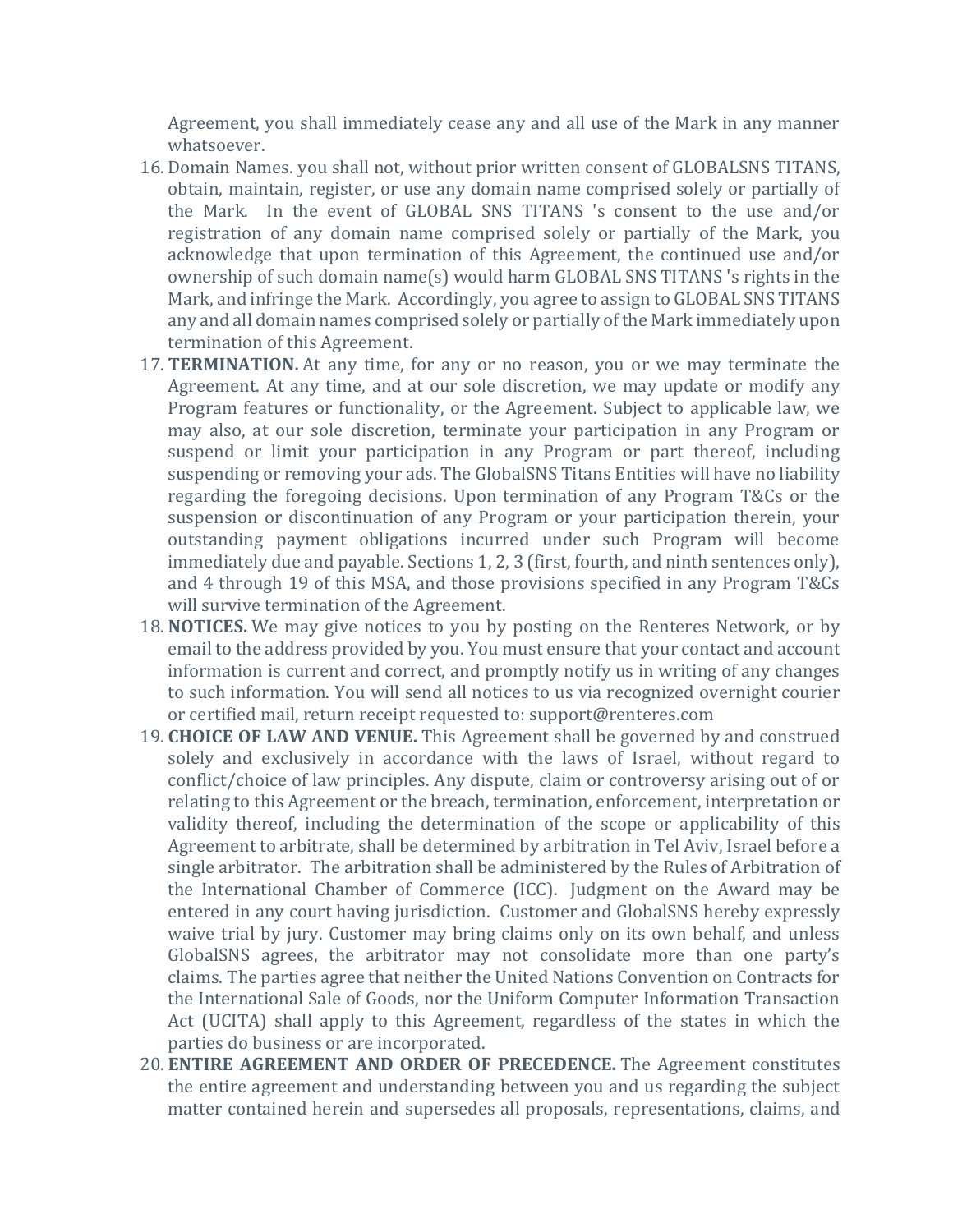communications in all forms of media (including all instructions, advertisements, messages, and policies), written and oral, regarding the subject matter contained herein. No terms or conditions other than those set forth in these MSA, any Program T&Cs, or Insertion Order(s) will be binding on us unless expressly agreed to in writing by us. The terms of any specific Program T&Cs govern only that Program, and not any other Program, except as specifically referenced in such Program T&Cs. If there is a conflict between the MSA, any Program T&Cs, and any Insertion Order, the conflict will be resolved according to the following order of precedence: (1) Program T&Cs; (2) MSA; and (3) Insertion Order. Notwithstanding the foregoing, the terms of an Insertion Order may amend the MSA and/or the applicable Program T&Cs only if the amended terms contained in such Insertion Order: (i) apply only to the account(s) listed in the Insertion Order; (ii) apply only to that Insertion Order; (iii) specifically identify the provision(s) of the Program T&Cs or the MSA they amend; and (iv) both you and we sign the Insertion Order. If this MSA or any Program T&Cs are translated into any languages other than English, such translation is provided as a courtesy only, and the English language text will control and take precedence in case of any conflict with the translated text.

- 21. **WAIVER.** Only a written instrument specifically waiving compliance that is executed by whichever of you or us is entitled to waive such compliance may waive any term(s) and/or condition(s) of the Agreement. No waiver by you or us of a breach of any provision hereof will be deemed a waiver of any other breach of such provision or a waiver of the provision. If any provision of the Agreement is held or made invalid or unenforceable for any reason, such invalidity will not affect the remainder of the Agreement, and the invalid or unenforceable provision will be replaced by a valid provision that has a similar economic effect.
- 22. **FORCE MAJEURE.** Neither we nor you will have any liability under the Agreement by reason of any failure or delay in the performance of our or your obligations on account of strikes, shortages, riots, acts of terrorism, insurrection, fires, flood, storm, explosions, earthquakes, Internet and/or electrical outages, computer viruses, acts of God, war, governmental action, or any cause that is beyond our or your reasonable control.
- 23. **RELATIONSHIP.** You and we are independent contractors and nothing in the Agreement will be construed to create, evidence, or imply any agency, employment, partnership, or joint venture between you and us. Except as otherwise set forth in the Agreement, neither you nor we will have any right, power, or authority to create any obligation or responsibility on behalf of the other and the Agreement is not intended to benefit, nor will it be deemed to give rise to any rights in, any third party. Notwithstanding the foregoing, you acknowledge and agree that the GlobalSNS Titans Companies will be third-party beneficiaries to the Agreement and will be entitled to directly enforce, and rely upon, any provision in the Agreement, which confers a benefit on, or rights in favor of, them.
- 24. **ASSIGNMENT.** You may not assign, sublicense, or transfer the Agreement or any right or duty under the Agreement. Any assignment, transfer, or attempted assignment or transfer in violation of this Section 18 will be void and of no force or effect. We and our subsequent assignees may assign, delegate, sublicense, or otherwise transfer